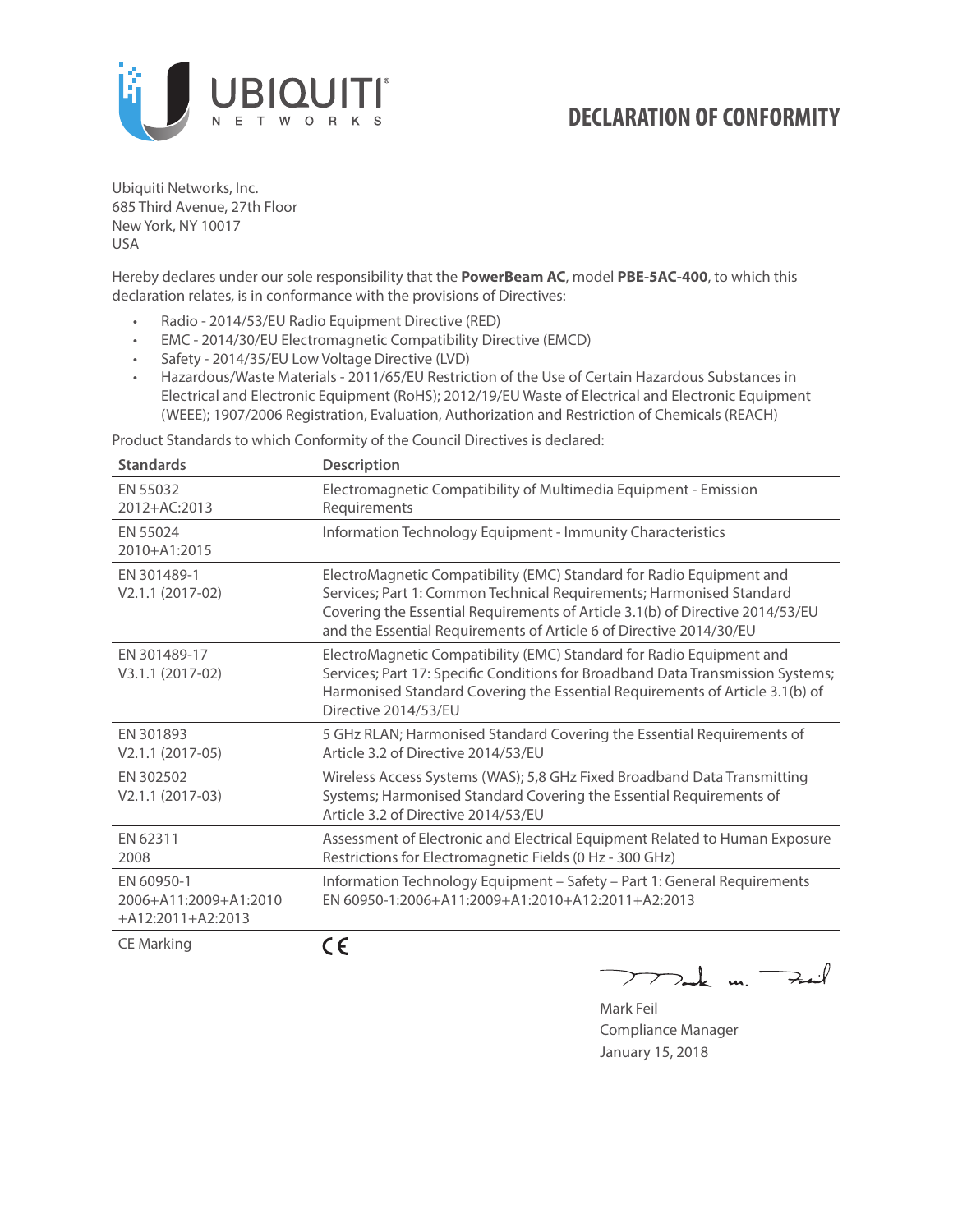

# **български** [Bulgarian]

С настоящото UBIQUITI NETWORKS декларира, че този тип радиосъоръжение PBE-5AC-400 е в съответствие с Директива 2014/53/ЕС.

# **Hrvatski** [Croatian]

UBIQUITI NETWORKS ovime izjavljuje da je radijska oprema tipa PBE-5AC-400 u skladu s Direktivom 2014/53/EU.

# **Čeština** [Czech]

Tímto UBIQUITI NETWORKS prohlašuje, že typ rádiového zařízení PBE-5AC-400 je v souladu se směrnicí 2014/53/EU.

# **Dansk** [Danish]

Hermed erklærer UBIQUITI NETWORKS, at radioudstyrstypen PBE-5AC-400 er i overensstemmelse med direktiv 2014/53/EU.

# **Nederlands** [Dutch]

Hierbij verklaar ik, UBIQUITI NETWORKS, dat het type radioapparatuur PBE-5AC-400 conform is met Richtlijn 2014/53/EU.

### **English**

Hereby, UBIQUITI NETWORKS declares that the radio equipment type PBE-5AC-400 is in compliance with Directive 2014/53/EU.

# **Eesti keel** [Estonian]

Käesolevaga deklareerib UBIQUITI NETWORKS, et käesolev raadioseadme tüüp PBE-5AC-400 vastab direktiivi 2014/53/EL nõuetele.

# **Suomi** [Finnish]

UBIQUITI NETWORKS vakuuttaa, että radiolaitetyyppi PBE-5AC-400 on direktiivin 2014/53/EU mukainen.

# **Français** [French]

Le soussigné, UBIQUITI NETWORKS, déclare que l'équipement radioélectrique du type PBE-5AC-400 est conforme à la directive 2014/53/UE.

# **Deutsch** [German]

Hiermit erklärt UBIQUITI NETWORKS, dass der Funkanlagentyp PBE-5AC-400 der Richtlinie 2014/53/EU entspricht.

# **Ελληνικά** [Greek]

Με την παρούσα ο/η UBIQUITI NETWORKS, δηλώνει ότι ο ραδιοεξοπλισμός PBE-5AC-400 πληροί την οδηγία 2014/53/ΕΕ.

# **Magyar** [Hungarian]

UBIQUITI NETWORKS igazolja, hogy a PBE-5AC-400 típusú rádióberendezés megfelel a 2014/53/EU irányelvnek.

# **Íslenska** [Icelandic]

Hér með lýsir UBIQUITI NETWORKS yfir því að PBE-5AC-400 er í samræmi við tilskipun 2014/53/ESB.